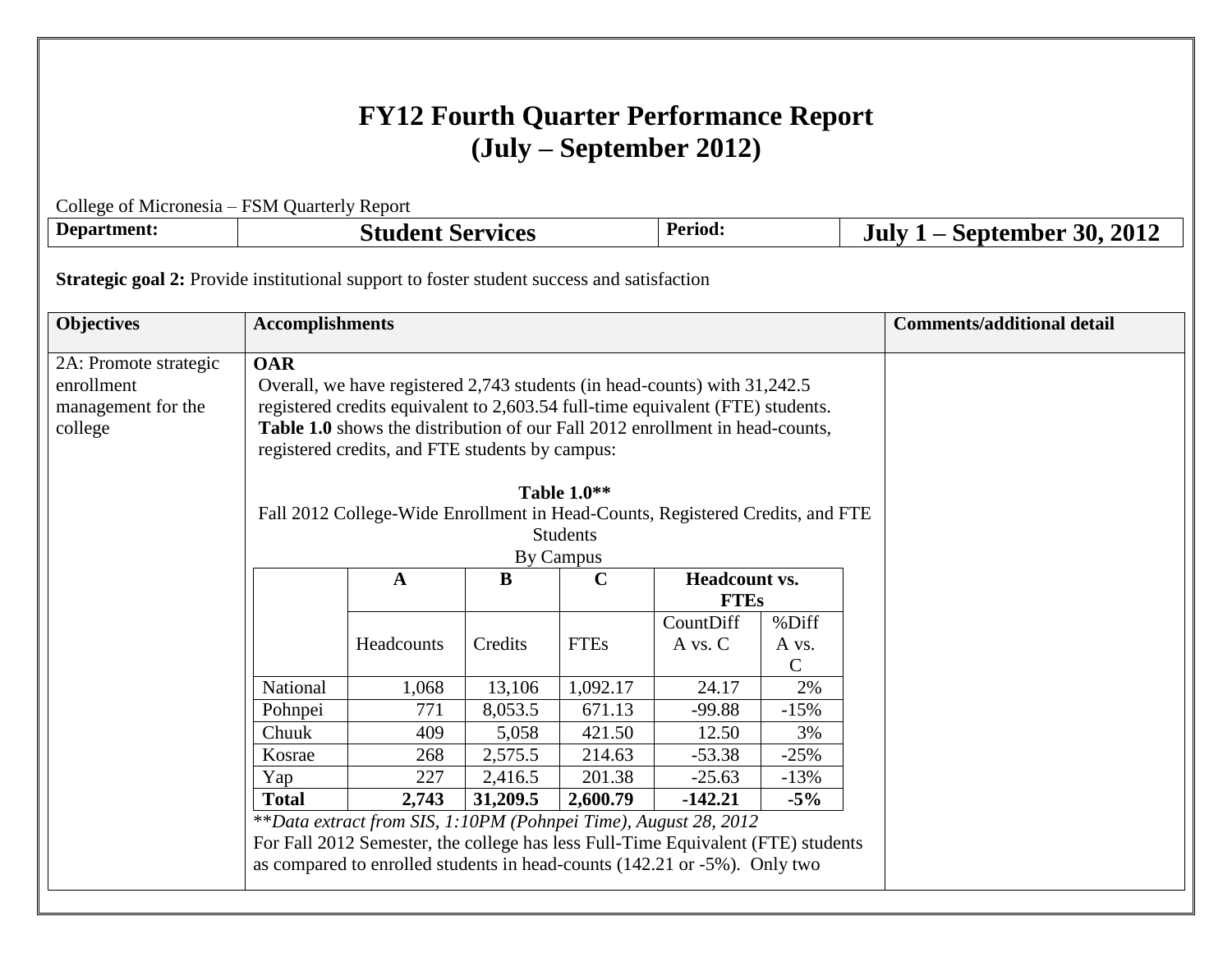campuses have registered FTEs more than head-counts: National (2%) and Chuuk (3%) campuses.

While the college has surpassed its Fall 2012 projection in terms of head-counts by 3.24% (or 86 head-counts), it is 2.12% (or 675 credit hours) below its FY 2012 projection in terms of registered credits. Of the five campuses, National, Pohnpei, and Kosrae campuses exceeded their FY 2012 projections in credit hours by 9.22%, 0.17%, and 3.68%, respectively. Chuuk and Yap campuses are below their Fall 2012 projections in both head-counts and registered credits.

#### **FAO**

Financial Aid Office continues to serve its student community and provided the following financial assistance as shown in the tables below:

## **July to September Pell Grant awards CC Award FMI Award M 30 \$52,034.00 M - -**

| M | 30  | \$52,034.00  | M |           |              |
|---|-----|--------------|---|-----------|--------------|
| F | 39  | \$65,220.00  | F |           |              |
| T | 69  | \$117,254.00 | T |           |              |
|   | KC  | Award        |   | <b>PC</b> | Award        |
| M | 9   | \$88,113.00  | M | 24        | \$53,189.00  |
| F | 8   | \$66,600.00  | F | 22        | \$74,251.00  |
| T | 17  | \$154,713.00 | T | 46        | \$127,440.00 |
|   | NC  | Award        |   | YC        | Award        |
| M | 117 | \$52,912.00  | M | 4         | \$35,268.00  |
| F | 130 | \$95,061.00  | F | 17        | \$74,157.00  |
| T | 247 | \$147,973.00 | T | 21        | \$109,425.00 |

# **FAO Pell Refunds**

|   | NC                      | Amount        |
|---|-------------------------|---------------|
| M | 1                       | \$1,388.00    |
| F |                         |               |
| T | $\mathbf{1}$            | \$1,388.00    |
|   | PC                      | <b>Amount</b> |
| M | 10                      | \$6,098.00    |
| F | 10                      | \$9,955.00    |
| T | 20                      | \$16,053.00   |
|   | KC                      | <b>Amount</b> |
| M | $\mathbf{1}$            | \$428.00      |
| F | 3                       | \$2,980.00    |
| T | 4                       | \$3,408.00    |
|   | $\overline{\mathbf{C}}$ | <b>Amount</b> |
| M |                         |               |
| F |                         |               |
| T |                         |               |
|   | YC                      | <b>Amount</b> |
| M |                         |               |
| F |                         |               |
| т |                         |               |
|   |                         |               |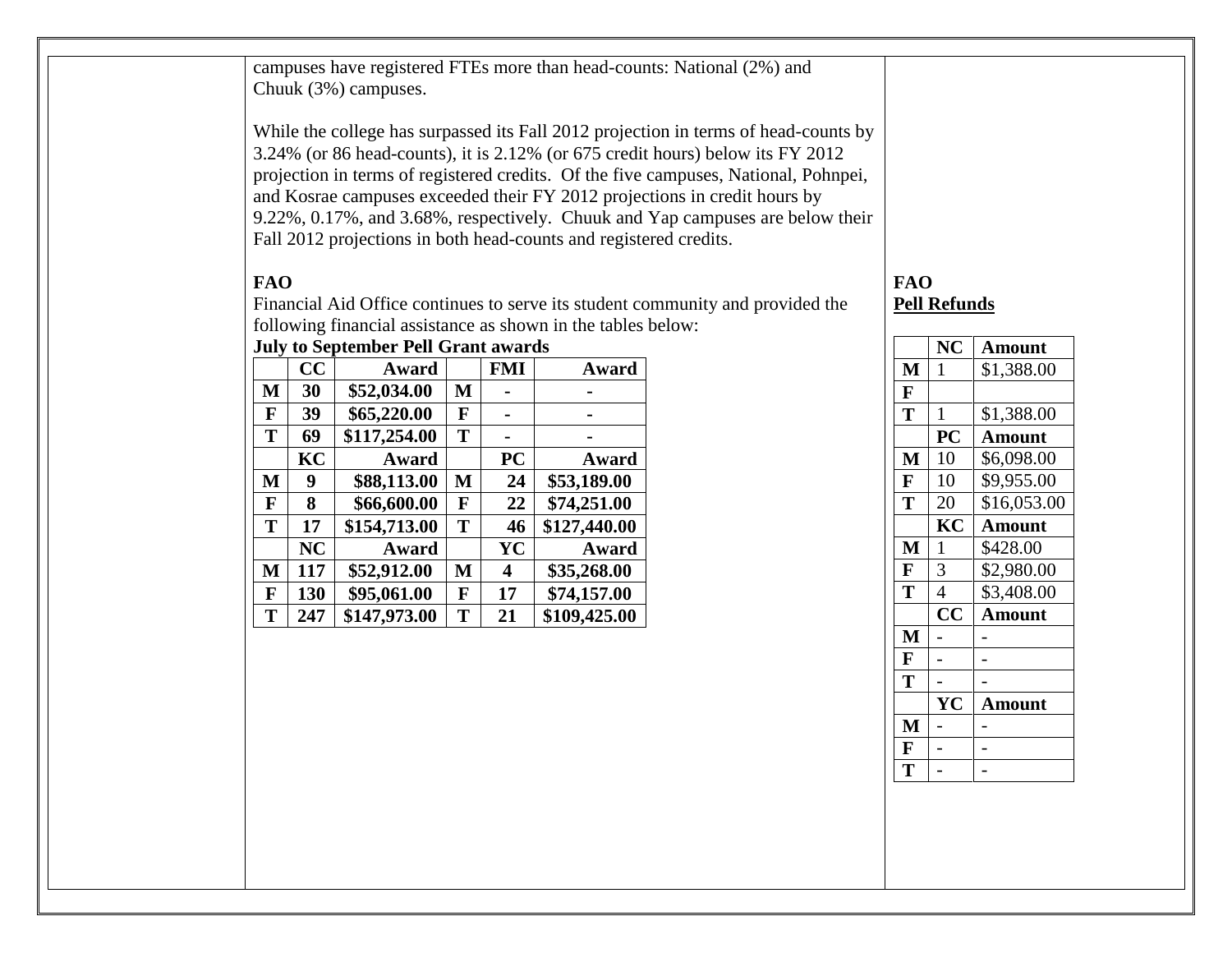|              | CC                       | Award                                       |              | <b>FMI</b>               | Award                    |
|--------------|--------------------------|---------------------------------------------|--------------|--------------------------|--------------------------|
| $\mathbf M$  | 30                       | \$7,980.00                                  | $\mathbf M$  | $\blacksquare$           | $\blacksquare$           |
| $\mathbf F$  | 39                       | \$11,313.75                                 | $\mathbf{F}$ | $\blacksquare$           | $\blacksquare$           |
| T            | 69                       | \$19,293.75                                 | T            | $\blacksquare$           | $\blacksquare$           |
|              | KC                       | Award                                       |              | <b>PC</b>                | Award                    |
| $\mathbf{M}$ | $\boldsymbol{9}$         | \$2,835.00                                  | $\mathbf{M}$ | 24                       | \$5,145.00               |
| $\mathbf{F}$ | 8                        | \$1,890.00                                  | $\mathbf F$  | 22                       | \$4,305.00               |
| T            | 17                       | \$4,725.00                                  | T            | 46                       | \$9,450.00               |
|              | NC                       | Award                                       |              | YC                       | Award                    |
| $\mathbf M$  | <b>117</b>               | \$44,739.34                                 | $\mathbf{M}$ | $\overline{\mathbf{4}}$  | \$735.00                 |
| $\mathbf F$  | <b>130</b>               | \$47,130.04                                 | $\mathbf{F}$ | 17                       | \$3,622.50               |
| $\mathbf T$  | 247                      | \$91,869.38                                 | T            | 21                       | \$4,357.50               |
|              |                          | <b>July to September SEG WSP recipients</b> |              |                          |                          |
|              | CC                       | Award                                       |              | <b>FMI</b>               | Award                    |
| $\mathbf{M}$ | $\overline{\phantom{a}}$ | $\overline{\phantom{0}}$                    | $\mathbf M$  | $\overline{\phantom{0}}$ |                          |
| $\mathbf F$  | $\overline{\phantom{a}}$ |                                             | $\mathbf F$  | $\qquad \qquad -$        |                          |
| T            |                          |                                             | T            |                          |                          |
|              | KC                       | Award                                       |              | <b>PC</b>                | Award                    |
| $\mathbf{M}$ | $\overline{\phantom{a}}$ | $\blacksquare$                              | $\mathbf{M}$ | $\blacksquare$           |                          |
| $\mathbf F$  | $\overline{\phantom{a}}$ | $\blacksquare$                              | $\mathbf{F}$ | $\blacksquare$           |                          |
| T            |                          |                                             | T            |                          |                          |
|              | NC                       | Award                                       |              | <b>YC</b>                | Award                    |
| $\mathbf M$  | 119                      | \$6,280.25                                  | $\mathbf{M}$ | $\overline{\phantom{a}}$ |                          |
| $\mathbf F$  | 189                      | \$8,408.25                                  | $\mathbf F$  | $\overline{\phantom{a}}$ | $\overline{\phantom{a}}$ |
| $\mathbf T$  |                          | \$14,688.50                                 | T            | $\overline{\phantom{a}}$ | $\overline{\phantom{a}}$ |
|              |                          |                                             |              |                          |                          |
|              |                          |                                             |              |                          |                          |
|              |                          |                                             |              |                          |                          |
|              |                          |                                             |              |                          |                          |
|              |                          |                                             |              |                          |                          |
|              |                          |                                             |              |                          |                          |
|              |                          |                                             |              |                          |                          |
|              |                          |                                             |              |                          |                          |
|              |                          |                                             |              |                          |                          |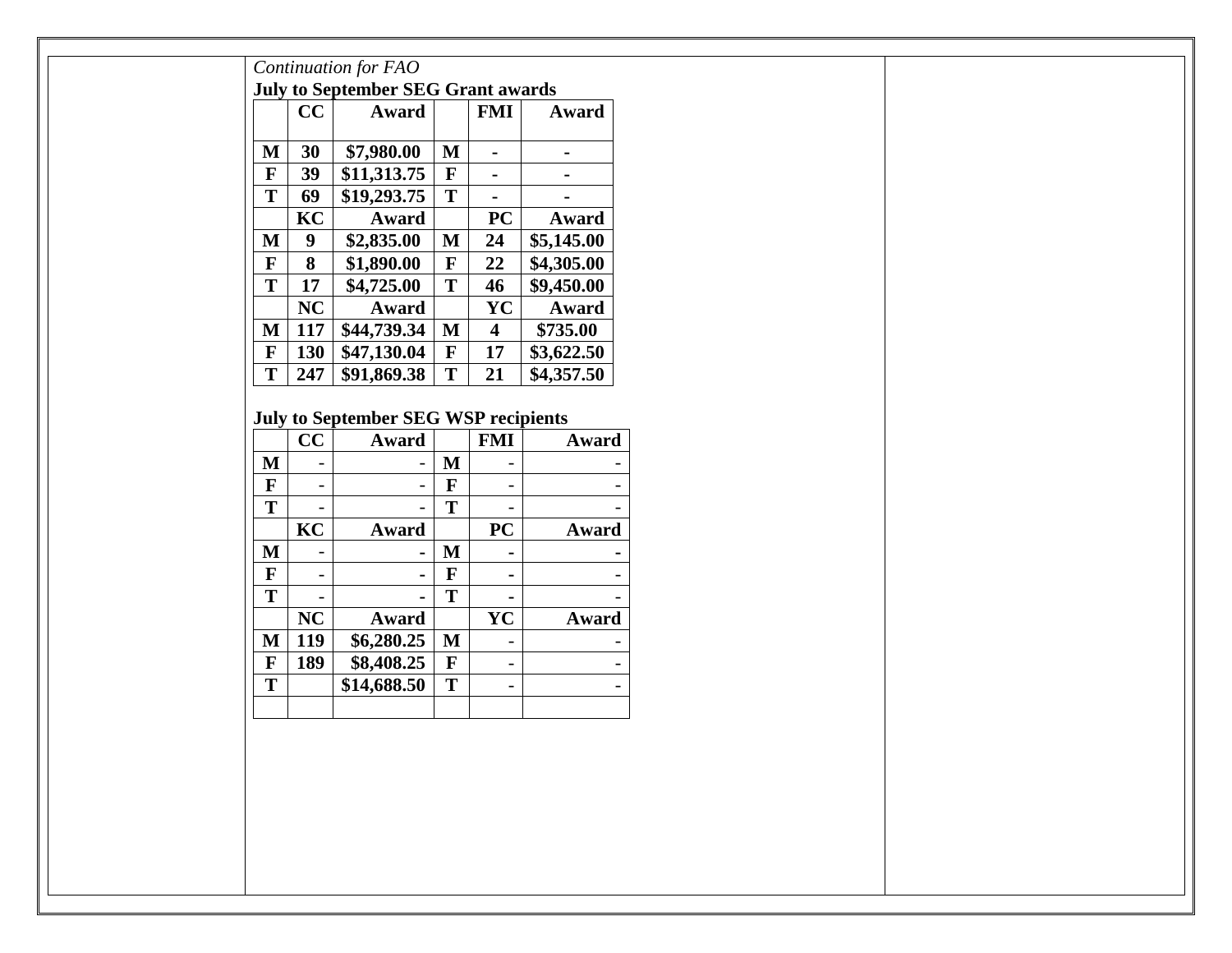| 2B: Become more<br>student-centered in the<br>development of specific<br>college system policies<br>and procedures | <b>OAR</b><br>1. OARR processed and released 422 academic transcripts to support<br>applications for admissions into other IHEs, employment, scholarship and<br>other similar financial aid assistance, and others.<br>2. OARR processed 56 certificate of enrollment in support of applications for<br>scholarship and/or other financial aid assistance.<br>3. OARR processed 72 certificate of attendance for FSM social security benefits<br>and/or claims. |  |
|--------------------------------------------------------------------------------------------------------------------|-----------------------------------------------------------------------------------------------------------------------------------------------------------------------------------------------------------------------------------------------------------------------------------------------------------------------------------------------------------------------------------------------------------------------------------------------------------------|--|
|                                                                                                                    | <b>FAO</b><br>Prepared and submitted budget for School Year 2013-14.<br>$\bullet$<br>Financial Aid Counselor, Arinda Swingly was sent on site visit to Chuuk<br>Campus in order to carry out updates of new Federal policies to FAO staff at<br>Chuuk campus and to assist in processing, correcting and transmitting FAFSA<br>applications and ISIRs.                                                                                                          |  |
|                                                                                                                    |                                                                                                                                                                                                                                                                                                                                                                                                                                                                 |  |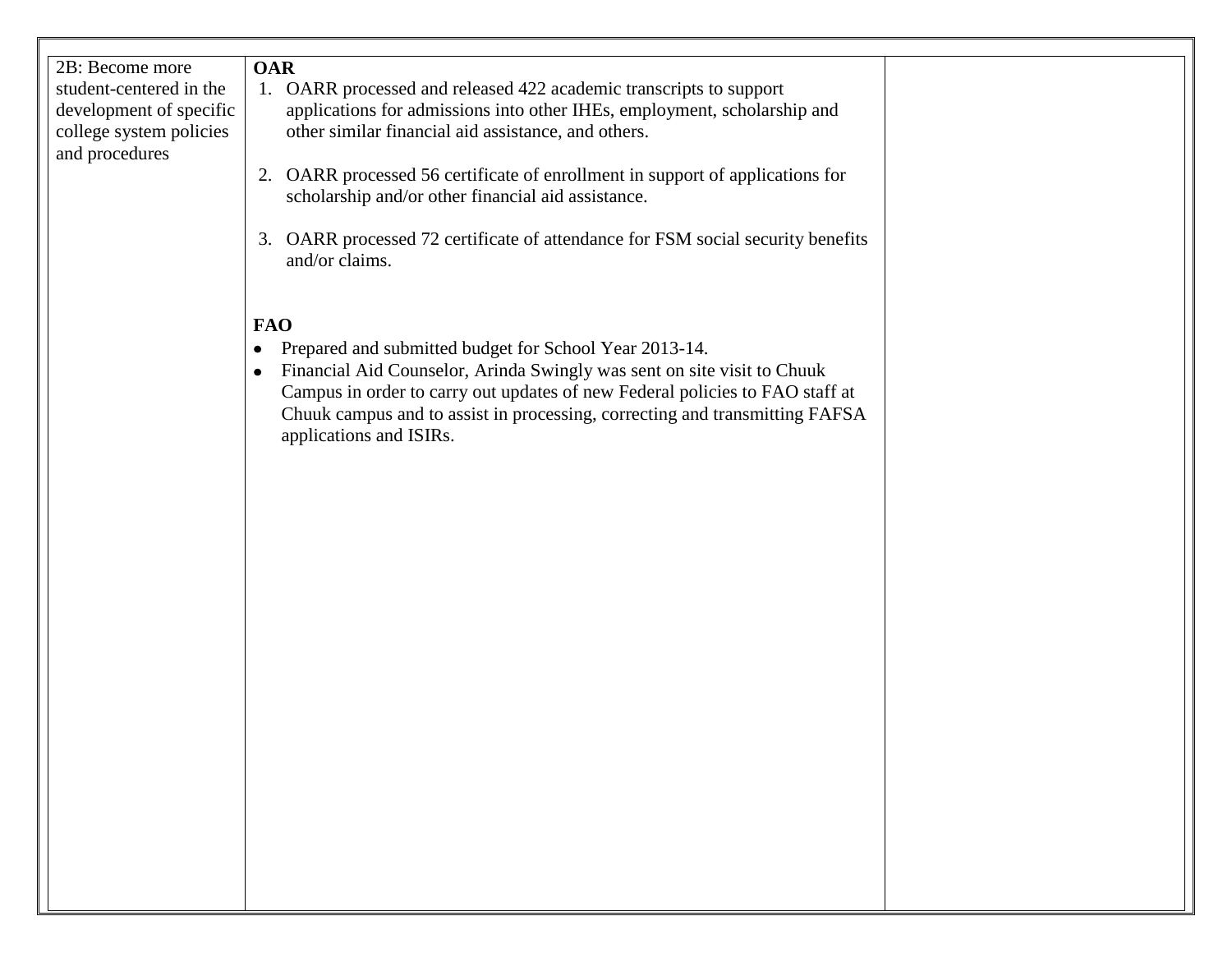2C: Promote timely college tenure and graduation of students with mastery of array of core learning objectives, including civic-mindedness and self-value

# **VICE PRESIDENT FOR STUDENT SERVICES**

- The office of VPSS coordinated and facilitated preparation for the Freshmen Orientation Week (August 6-10) in working meetings with Counseling and Peer Counseling staff. All Peer Advisers and the incoming freshmen will be eating lunch at the cafeteria so they stay on campus throughout the day. Peer Advisers are being trained to do the presentations for the first year and transfer students. Approximately 400 new and transfer students participated in the Fall 2012 Orientation Program. PA's are being given a small stipend to be advisors for students and visitors all through the school year.
- Additionally, Peer Advisers from NC and PC will be having a retreat and training during the week of July 24-27 on Rainbow Island. We have invited guest speakers to speak with the Peer Advisers. Approximately 43 students took part in the retreat with 3 Student Life Program staff in charge of the retreat. Subjects covered by the speakers were: health and your environment, student engagement and leadership, team building, cultural sensitivity issues, peer pressure, public speaking, etc.
- The office of VPSS coordinated the on-going work of the Student Life Plan to include a year-round calendar of activities for all campuses.
- The office of VPSS coordinated the publication of the Student Handbook and Planner for 2012-2013 School Year. It will be published and given to all the incoming first year and transfer students college-wide.
- In an effort to solicit collaboration with the college's external stakeholders, VPSS Ringlen and Professor Cindy Pastor from Pohnpei Campus met with the Pastor of the International Christian Fellowship Church in Kolonia to discuss the possibility of our students doing volunteer work with the Care Ministry/Community Outreach program that the church is operating, "The Soup Kitchen". The Soup Kitchen is for the less fortunate and homeless people that wonder around Kolonia that may not have any food to eat. The church and the college are collaborating to work with the students to volunteer their free time to assist the Soup Kitchen for community outreach.
- The VPSS office and the Student Life office reviewed the job descriptions of the Residence Hall Advisors and re-established the Resident Assistant Program. New recruitment and hiring process was put in place including a new job description along with a review of the compensation package for the RA's. Over 10 students applied for the RA program. Interviews were contacted and 7 RA's were recommended for hire.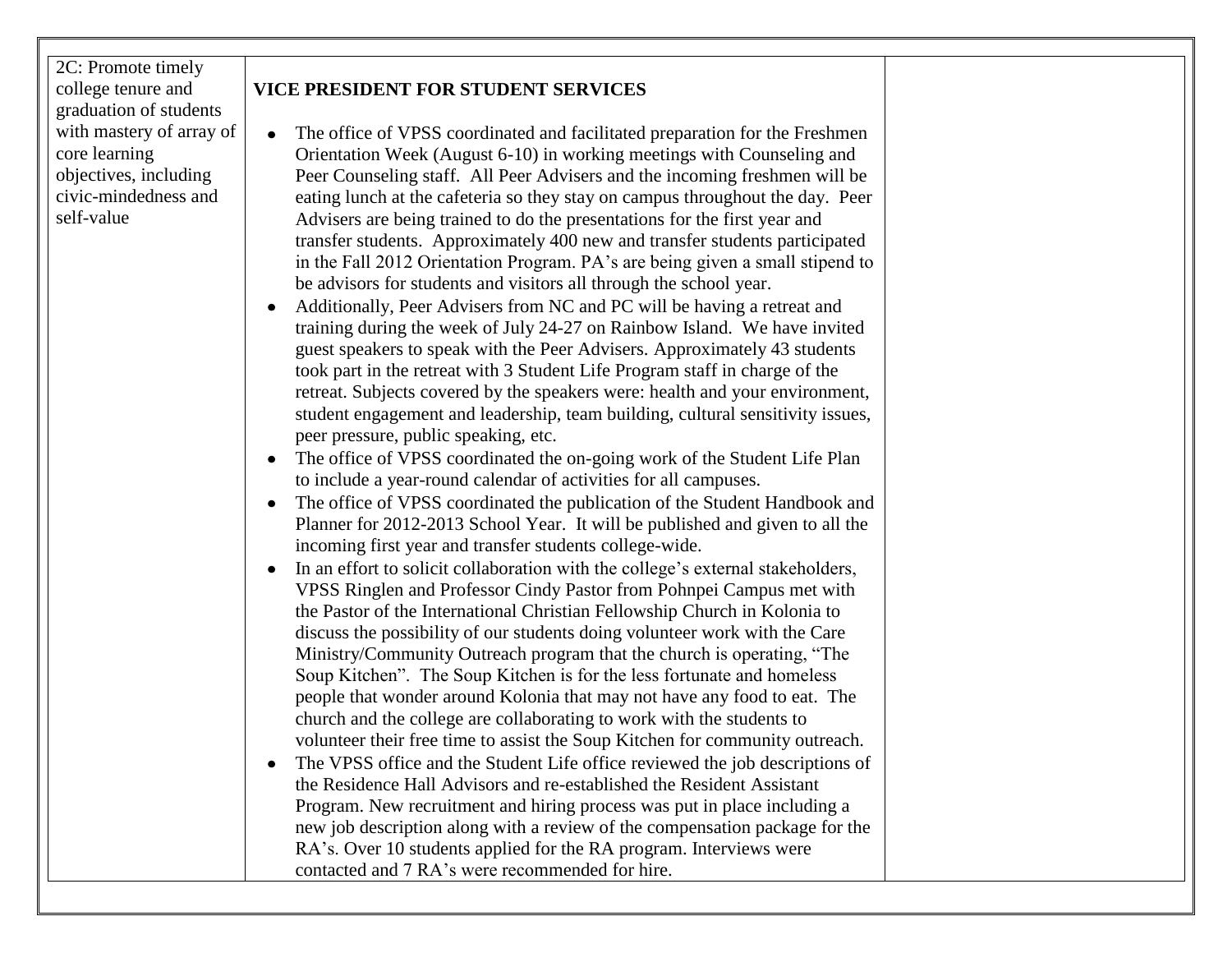*Continuation for VPSS*

- The Director of Student Life resigned during the reporting period and an  $\bullet$ acting Director of Student Life was temporarily hired for 2 months to review the student life and residence life programs and make recommendations to improve the student life/residence life programs. VPSS has been working closely with the Acting Director of Student Life to address the issues in the residence halls including the enforcement of the dorm policies.
- The Student Body Associations (SBA) at all campuses completed their SBA campaigns and elections in September. All the SBA Officers are now in place and the VPSS Office is putting in a framework where officers from each campus will be able to conduct monthly teleconference meetings to talk about student issues of concerns and recommendations to the college administration in order to promote genuine communication and dialogue.

#### **OAR**

1. OARR received the following number of applicants for Fall 2012 semester graduation, as shown in Table 2.0 below:

|                         | Number of applicants for Fall 2012 Graduation by Can |
|-------------------------|------------------------------------------------------|
| Campus                  | In headcount                                         |
| National                | 120                                                  |
| Pohnpei                 | 38                                                   |
| Chuuk                   |                                                      |
| Kosrae                  |                                                      |
| Yap                     | 29                                                   |
| <b>Total Applicants</b> | 201                                                  |

| Table 2.0 |  |
|-----------|--|
|-----------|--|

Number of applicants for Fall 2012 Graduation *by Campus* and *in headcount*

2. OARR *created* 387 dossiers (academic folders) for students.

3. OARR processed 57 degrees of students who successfully graduated from their chosen programs.

4. Director of OARR provided extended orientation to students at the State Campuses and met with *candidates or applicants* for Fall 2012 graduation during his September 4 to 22, 2012 site visit.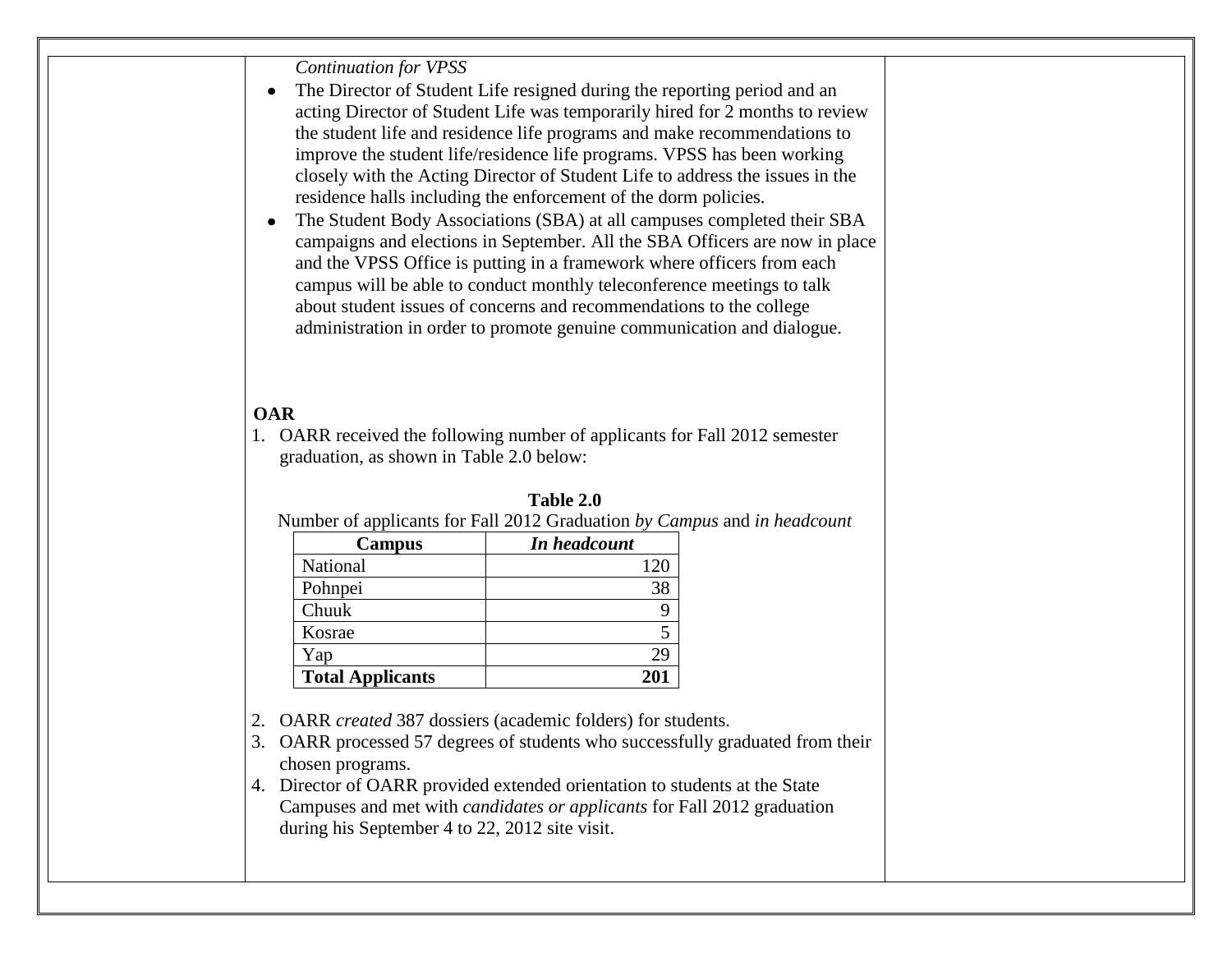| <b>Counseling Office</b>                                                                             |  |
|------------------------------------------------------------------------------------------------------|--|
| <b>Tutorial services July to September 2012</b>                                                      |  |
| NC                                                                                                   |  |
| 12<br>M                                                                                              |  |
| $\mathbf F$<br>18                                                                                    |  |
| T<br>30                                                                                              |  |
| Completed financial aid appeals for students.<br>$\bullet$                                           |  |
| Counselor(s) assisted with coordinating Peer Advisors training and                                   |  |
| Orientation.                                                                                         |  |
| Only 3 tutors were hired in Late August due to lack of funding.                                      |  |
| Assisting students with scholarship information/applications and with                                |  |
| writing FAS appeal                                                                                   |  |
| Outcome:                                                                                             |  |
| Students were able to accurately complete and submit scholarship<br>$\bullet$<br>application on time |  |
| A student became eligible to use Pell Grant again.<br>$\bullet$                                      |  |
| Early Registration:                                                                                  |  |
| Because many faculty advisors were on vacation, their advisees were                                  |  |
| referred to us.                                                                                      |  |
|                                                                                                      |  |
| Outcome:                                                                                             |  |
| The students were able to select their required courses and were<br>$\bullet$                        |  |
| able to complete early registration.                                                                 |  |
|                                                                                                      |  |
| Coordinated with other offices and faculty for preparation of New Student                            |  |
| Orientation activities and Peer Advisor trainings.                                                   |  |
|                                                                                                      |  |
|                                                                                                      |  |
|                                                                                                      |  |
|                                                                                                      |  |
|                                                                                                      |  |
|                                                                                                      |  |
|                                                                                                      |  |
|                                                                                                      |  |
|                                                                                                      |  |
|                                                                                                      |  |
|                                                                                                      |  |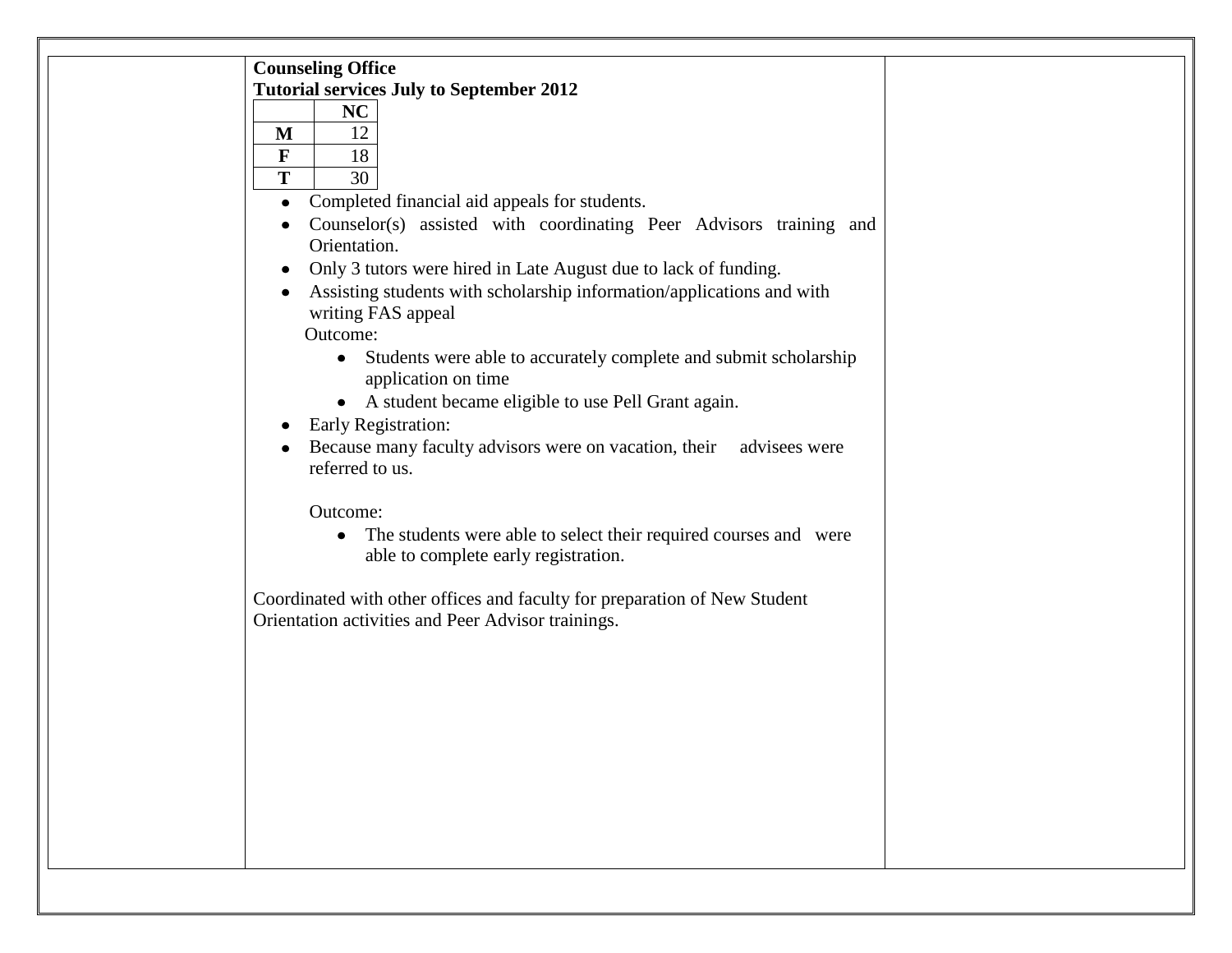| 2D: Develop a student-<br>friendly campus  | <b>National Health Services</b> |           | July-Sept 2012- # Visits to Dispensaries |
|--------------------------------------------|---------------------------------|-----------|------------------------------------------|
| environment that<br>encourages and enables |                                 | <b>NC</b> |                                          |
| students to be health<br>conscious         | M                               | 593       |                                          |
|                                            | F                               | 802       |                                          |
|                                            | т                               | 1,395     |                                          |

#### *♦ Below is the breakdown of the total number of visits to the dispensary during the reporting period and the reasons for the visits:*

Of the **1,395** visits taken care of during the reporting period, **200** sought treatment for the flu/cold syndrome**, 138** sought treatment for minor injuries**, 281** sought treatment for generalized aches/pains/headaches, **46** sought treatment for eye/ear/nose-related problems, **115** sought treatment for skin diseases/infections, **32** sought treatment for gastro-intestinal (GI) related problems**, 5** sought treatment for genitor-urinary related problems, **0** Personal/Family Problem Counseling**, 135**  were counseled and provided information on reproductive health/family planning and other health-related problems, **43** requested usage of family planning/contraceptive methods, **0** were screened, counseled and/or referred for STIs**, 0** received the seasonal influenza vaccines, **0** received the H1N1 influenza vaccines, **0** received other immunization updates. **98** were screened for non-Communicable diseases such as diabetes, hypertension and obesity etc**., 5** was screened, counseled and provided information on the communicable diseases such as Leprosy, TB, Chickenpox/Herpes Zoster etc**., 179** for health maintenance and/or for prophylaxes, **41** requested prescription fills/refills, 31 were referred to other health agencies and **46** were for various reasons.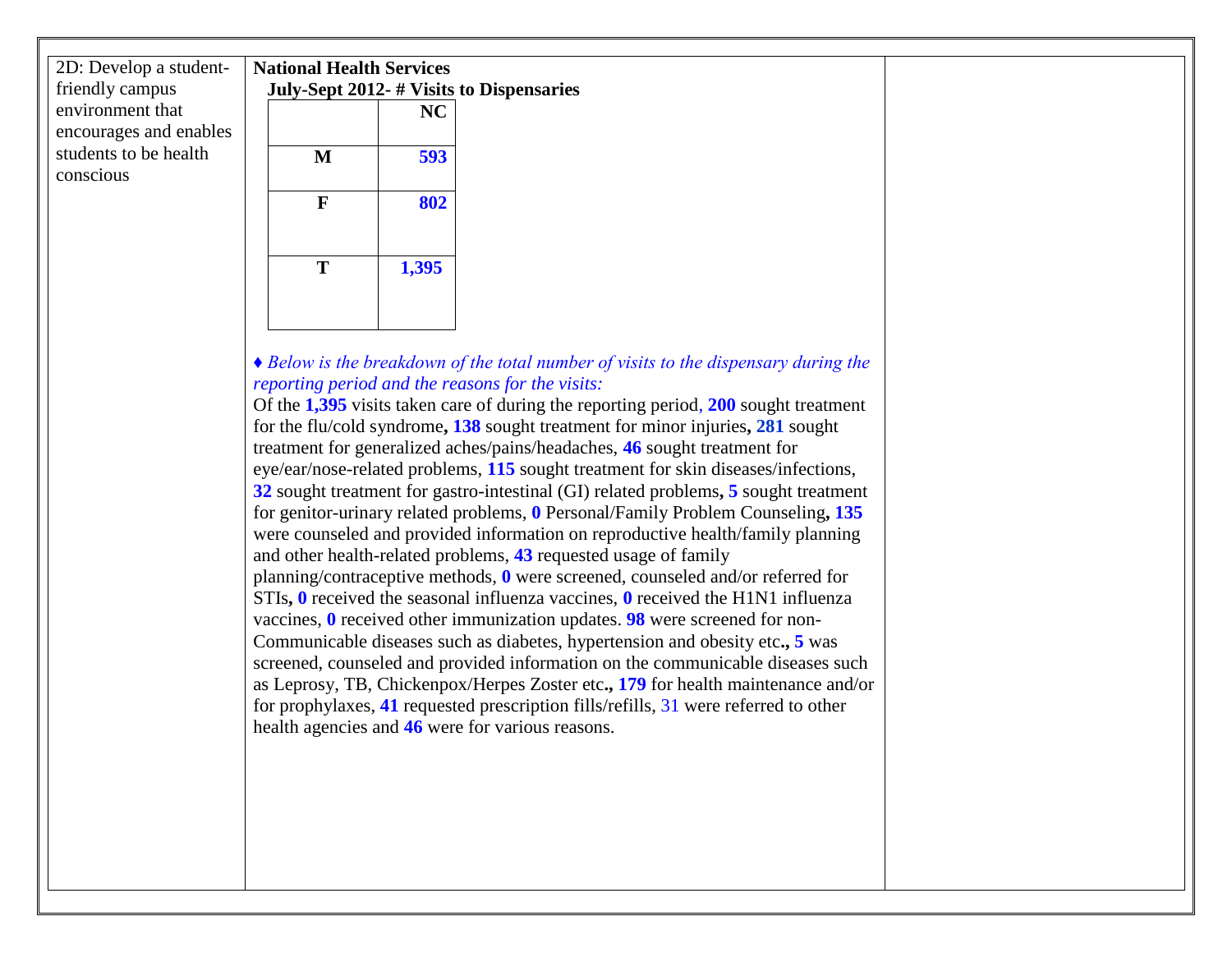| <b>Continuation for National Health Services</b>                                                              |
|---------------------------------------------------------------------------------------------------------------|
| In addition to taking care of the visits reported above, the following were also                              |
| carried out during the reporting period:                                                                      |
| $\triangleright$ Prepared and submitted the following:                                                        |
| <b>Quarterly report</b>                                                                                       |
| Board report                                                                                                  |
| Trip report                                                                                                   |
| Prepared and submitted on island & off island Purchase orders                                                 |
| $\triangleright$ Received unpacked/inventoried medical supplies and redistributed to state<br>campus clinics. |
| $\triangleright$ Prepared and gave a presentation on the role of the dispensary and the                       |
| kinds of services it offers to peer guides advisors                                                           |
| > Coordinated/Organized presentations on the HIV/AIDS to students and                                         |
| staff at both National and Pohnpei campuses                                                                   |
| $\triangleright$ Participated in the following meetings/workshop                                              |
| • Student Service Management & Student Life staff/Residence Hall                                              |
| <b>Inspection Team</b>                                                                                        |
| <b>Staff Development Committee</b>                                                                            |
| <b>Visioning Summit</b><br>$\bullet$                                                                          |
| <b>Substance Abuse Prevention Committee</b>                                                                   |
| Others                                                                                                        |
| Additionally, and as indicated in the $3rd$ quarter report, the dispensary is pleased to                      |
| report on the result of the pre/post administered during 2012 Health Fair activities                          |
| held on April 18. The main objective was to measure knowledge gained about                                    |
| health and healthy lifestyle after participating in the day's activities. The result of                       |
| the pre/post testes showed a 3% increase in knowledge. The dispensary plans to                                |
| continue to implement such activities to enhance and promote health                                           |
| awareness/healthy lifestyle among students and staff at the national campus.                                  |
|                                                                                                               |
|                                                                                                               |
|                                                                                                               |
|                                                                                                               |
|                                                                                                               |
|                                                                                                               |
|                                                                                                               |
|                                                                                                               |
|                                                                                                               |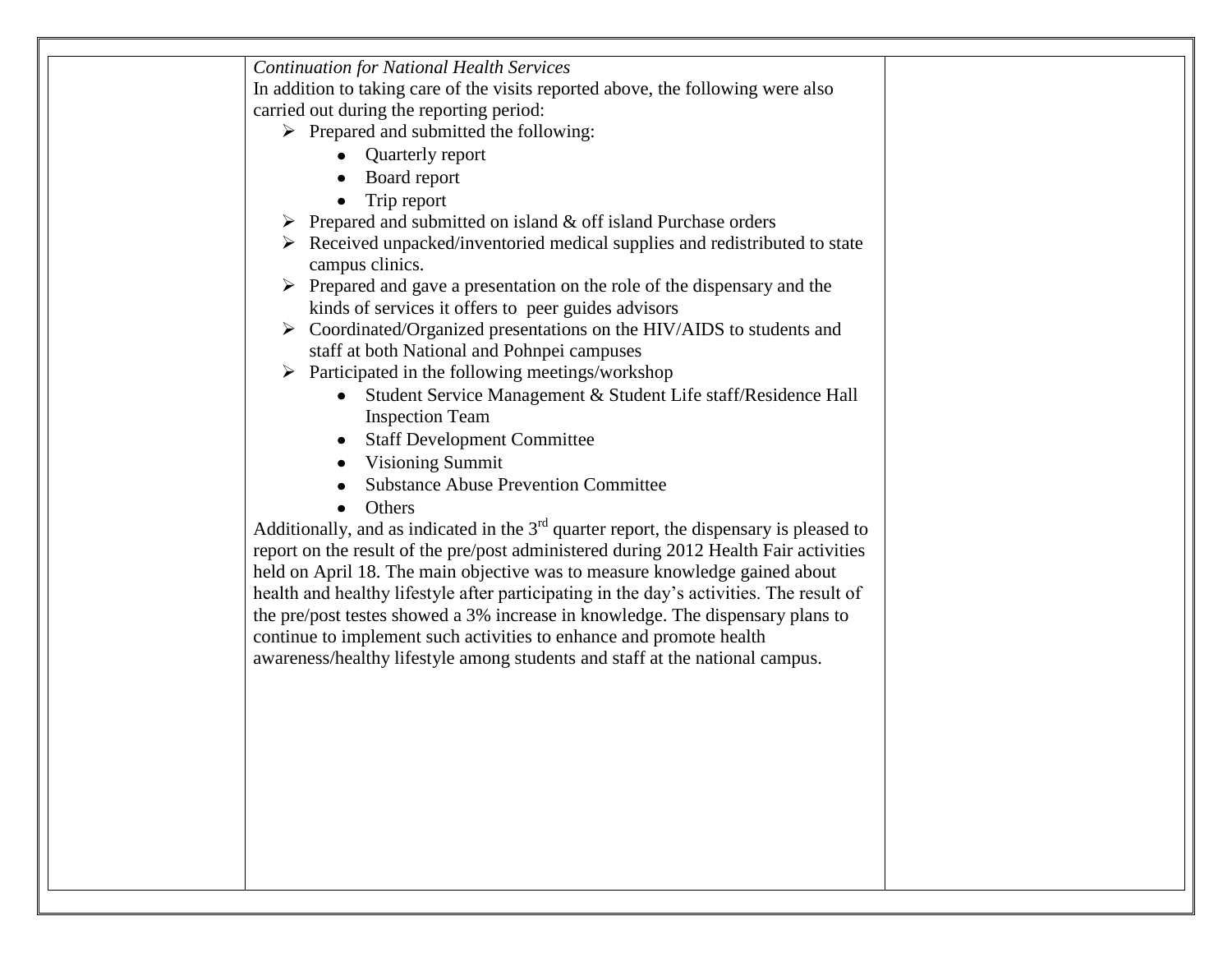| <b>Counseling Office</b> |                |                                                 |  |
|--------------------------|----------------|-------------------------------------------------|--|
|                          |                | <b>July to September 2012 Counseling Visits</b> |  |
|                          | N <sub>C</sub> |                                                 |  |
| Academic                 | 55             |                                                 |  |
| Discipline               | 2              |                                                 |  |
| Personal                 |                |                                                 |  |
| Career                   | 3              |                                                 |  |
| Transfer                 |                |                                                 |  |
| Other                    |                | $\cdot$ 1                                       |  |

The outreach on the 4<sup>th</sup> of July at the U.S. Embassy Kolonia and academic advising during the early registration period.

1. Among the approximately 500 people invited to the July  $4<sup>th</sup>$  celebration were students from the Upward Bound and GEAR UP Programs and others who are on vacation from Xavier High School and other high schools inPohnpei.

 Other visitors to the EducationUSA booth were officials from Pohnpei State Government and Peace Corps Volunteers.

Outcome:

More awareness of such program, its location, and its services for the general public.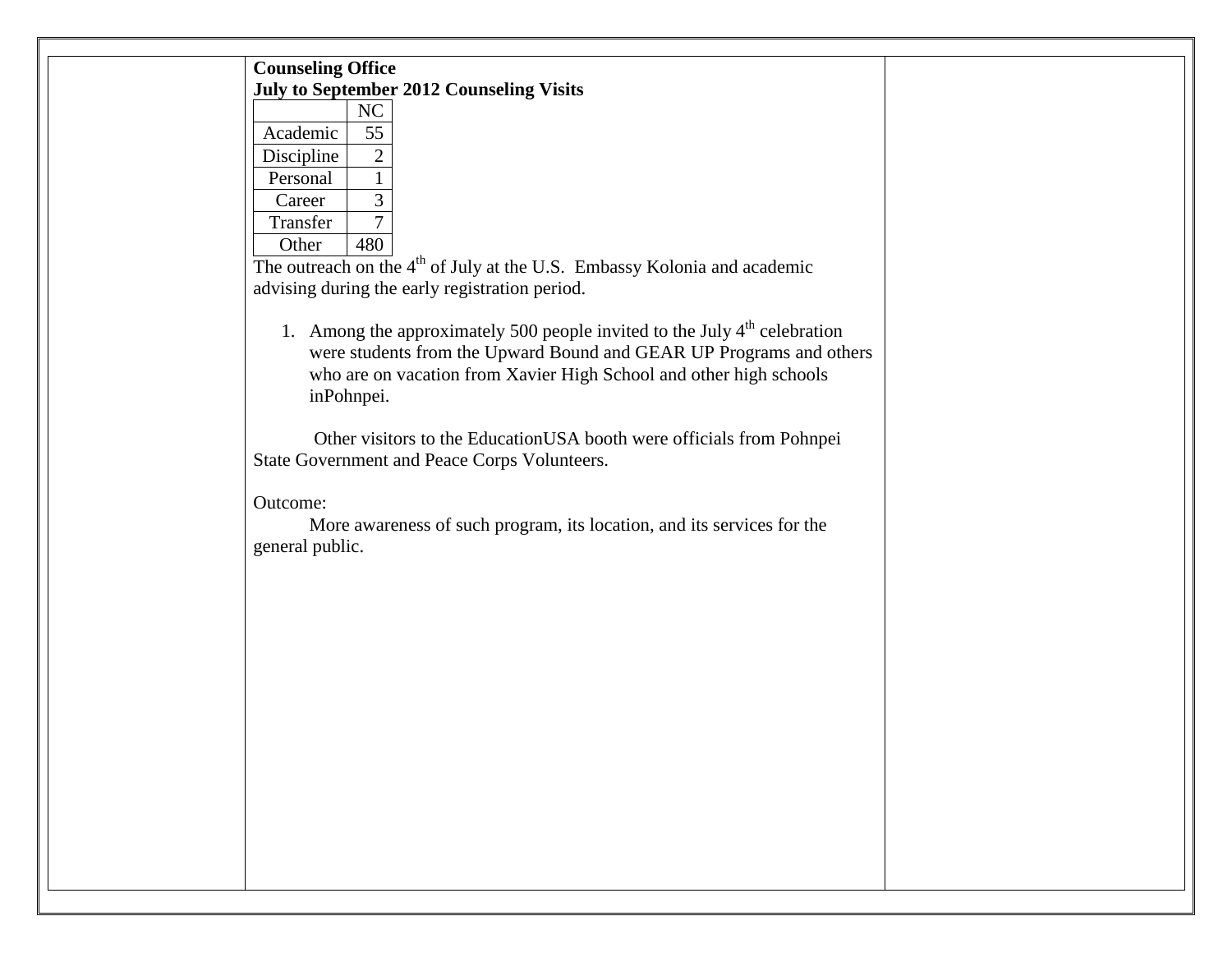# **Strategic goal 4:** Foster effective communication

| <b>Objectives</b>          | <b>Accomplishments</b>          | <b>Comments/additional detail</b> |
|----------------------------|---------------------------------|-----------------------------------|
| 4A: Enhance communications |                                 |                                   |
| pathways                   |                                 |                                   |
| 4B: Provide communications |                                 |                                   |
| infrastructure to support  |                                 |                                   |
| communication pathways     |                                 |                                   |
| 4C: Enhance the college    | <b>National Health Services</b> |                                   |
| community's ability to     | (See SG2, 2D)                   |                                   |
| communicate effectively    |                                 |                                   |

**Strategic goal 5:** Invest in sufficient, qualified, and effective human resources

| <b>Objectives</b>                 | <b>Accomplishments</b>                                               | <b>Comments/additional detail</b> |
|-----------------------------------|----------------------------------------------------------------------|-----------------------------------|
| 5A: Provide on-going              | <b>National Health Services</b>                                      |                                   |
| professional development of       | As member of the FSM National Advisory Committee For HIV,            |                                   |
| faculty and staff                 | Other STIs, and TB, participated in the $3rd$ meeting of the council |                                   |
|                                   | held in Chuuk on September 3 & 4, 2012.                              |                                   |
|                                   |                                                                      |                                   |
|                                   |                                                                      |                                   |
| 5B: Recruit and retain qualified  |                                                                      |                                   |
| personnel to allow delivery of    |                                                                      |                                   |
| quality services                  |                                                                      |                                   |
| 5C: Update personnel policies and |                                                                      |                                   |
| procedures to meet on-going       |                                                                      |                                   |
| human resources needs             |                                                                      |                                   |

**Strategic goal 7:** Build a partnering and service network for community, workforce and economic development

| <b>Objectives</b>                                               | <b>Accomplishments</b>                                                                                                                                                                                                                                                                                                   | <b>Comments/additional detail</b> |
|-----------------------------------------------------------------|--------------------------------------------------------------------------------------------------------------------------------------------------------------------------------------------------------------------------------------------------------------------------------------------------------------------------|-----------------------------------|
| 7A: Increase involvement of the<br>community in college affairs | <b>National Health Services</b><br>To promote and increase involvement of the community in the<br>college affairs, the nurse, as member of the FSM National Advisory<br>Committee For HIV, Other STIs, and TB, participated in the 3 <sup>rd</sup><br>meeting of the council held in Chuuk on September $3 \& 4$ , 2012. |                                   |
| 7B: Enhance and promote                                         |                                                                                                                                                                                                                                                                                                                          |                                   |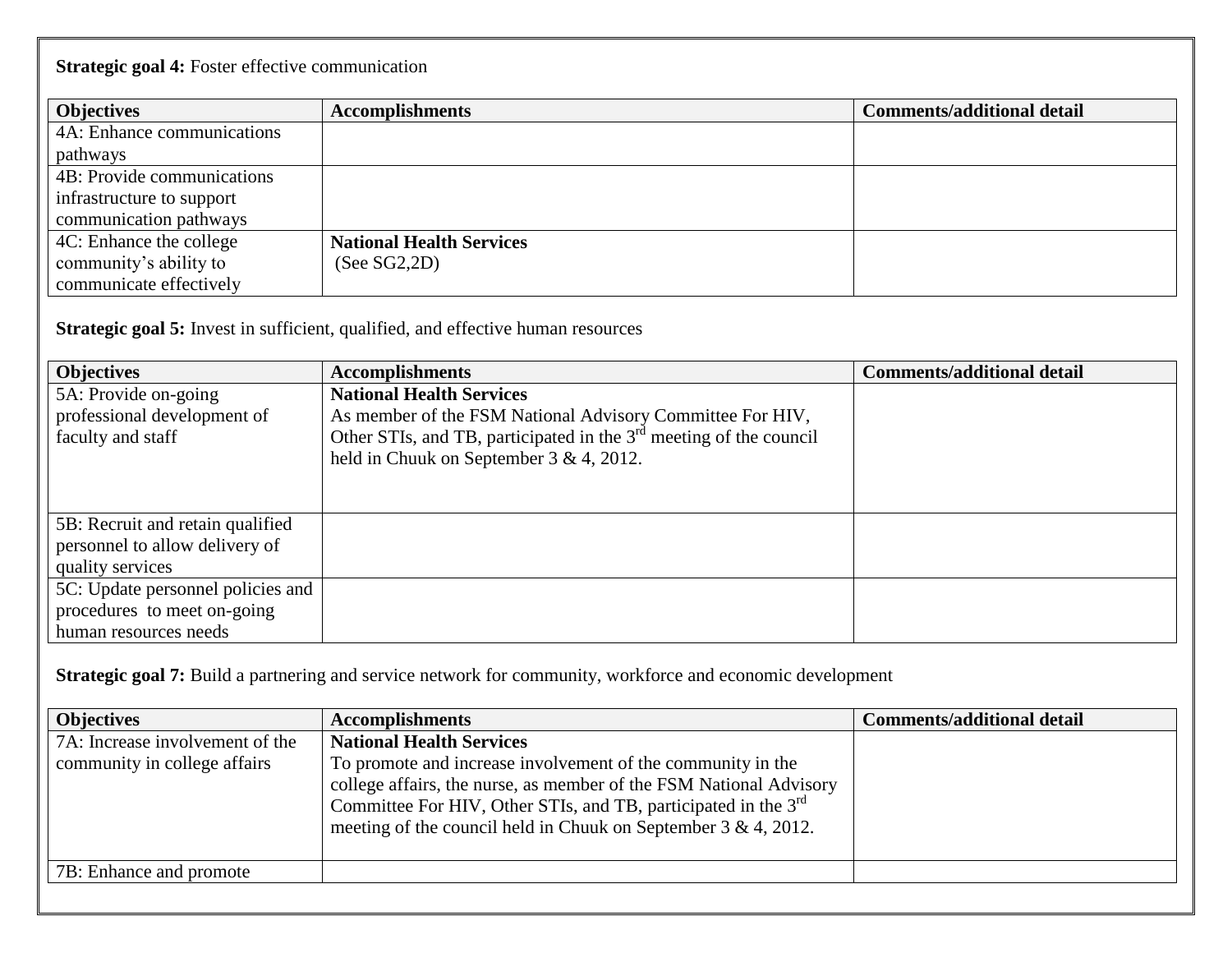| employment opportunities         |  |
|----------------------------------|--|
|                                  |  |
| 7C: Develop new and enhance      |  |
| existing programs to meet the    |  |
| changing educational and         |  |
| workforce needs of our           |  |
| communities                      |  |
| 7D: Provide Cooperative          |  |
| <b>Extension Services to the</b> |  |
| community                        |  |

**Strategic Goal 9**: Provide for continuous improvement of programs, services and college environment